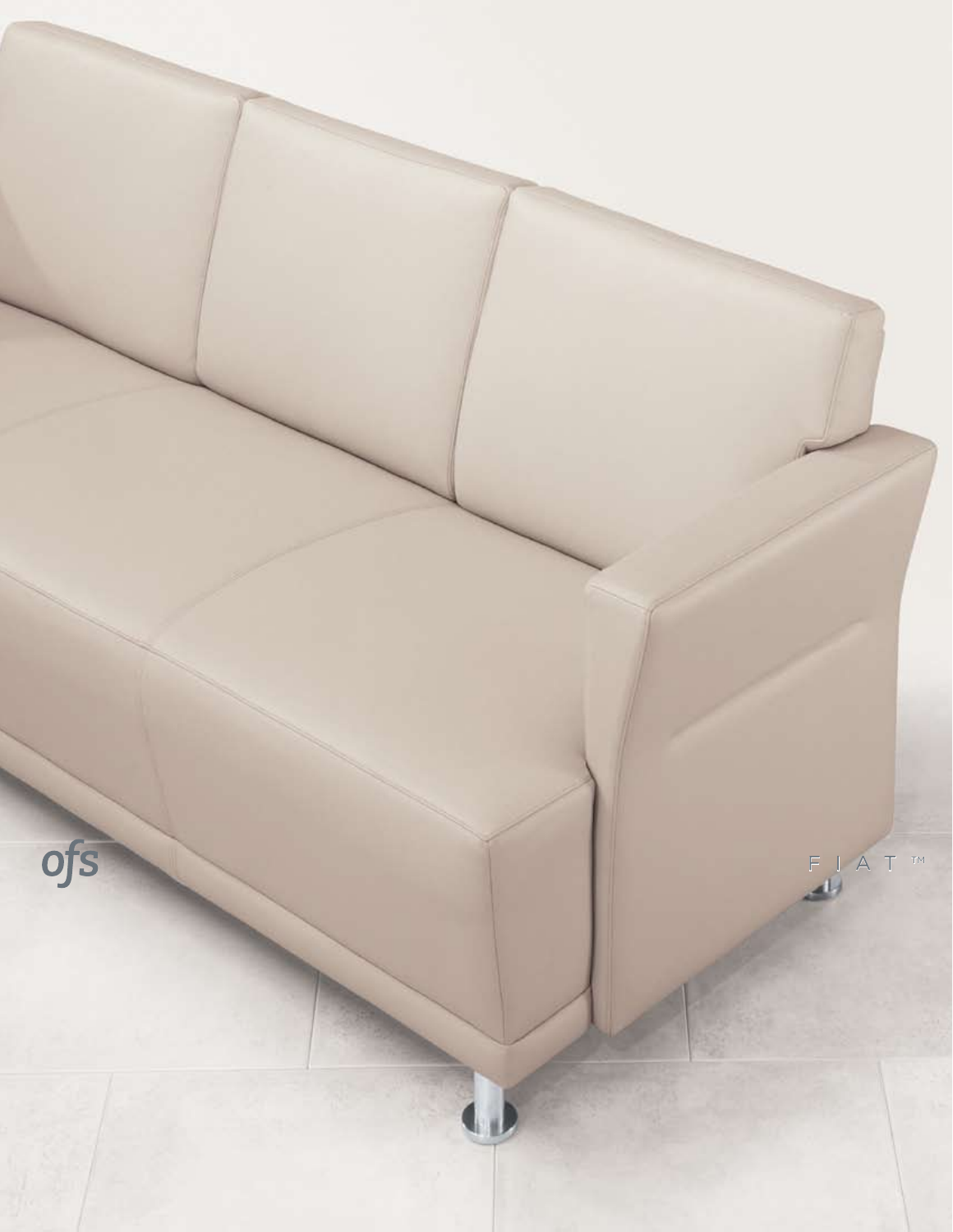

## FIAT

The Fiat collection combines crisp lines and smooth geometric silhouettes making it strong in form and contemporary in design. Available as a lounge chair, loveseat, bench, cube and sofa, Fiat's simplicity lends it to a variety of upholstery applications from large patterns to modest solids. Flared arms are accented with horizontal stitch lines. All pieces rest on exposed satin nickel cylinder legs. Companion tablet arm seating completes this collection.

Shown above in Maharam Small Dot Pattern 002 Sand with Nevis Occasional Table in Natural Maple finish. Shown right in Conneaut DAV 7574 Porcellana leather.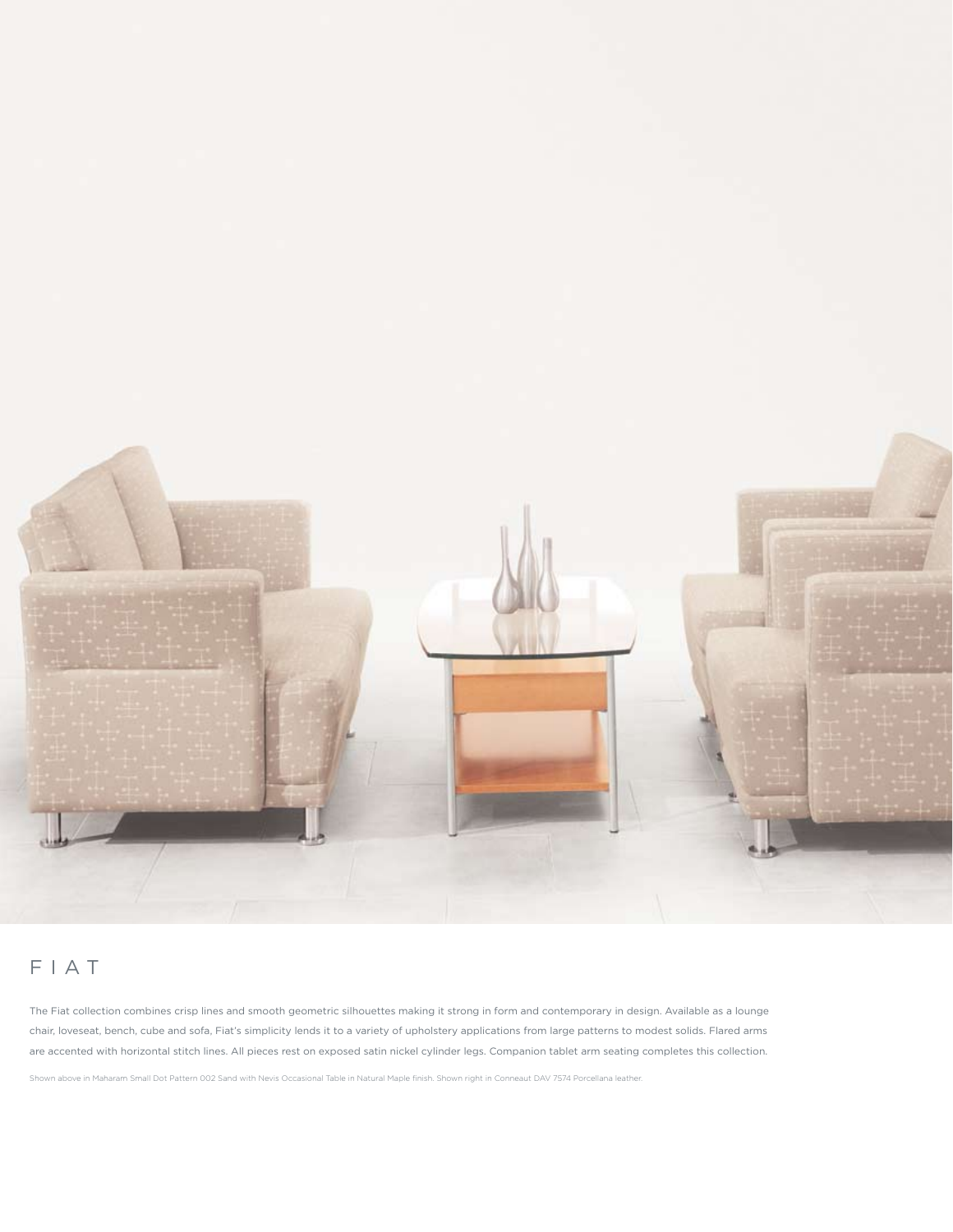

Lounge Chair 30" Width x 29" Depth x 32.75" Height



51042 Loveseat 52" Width x 29" Depth x 32.75" Height

IJ



51043 Sofa 74" Width x 29" Depth x 32.75" Height